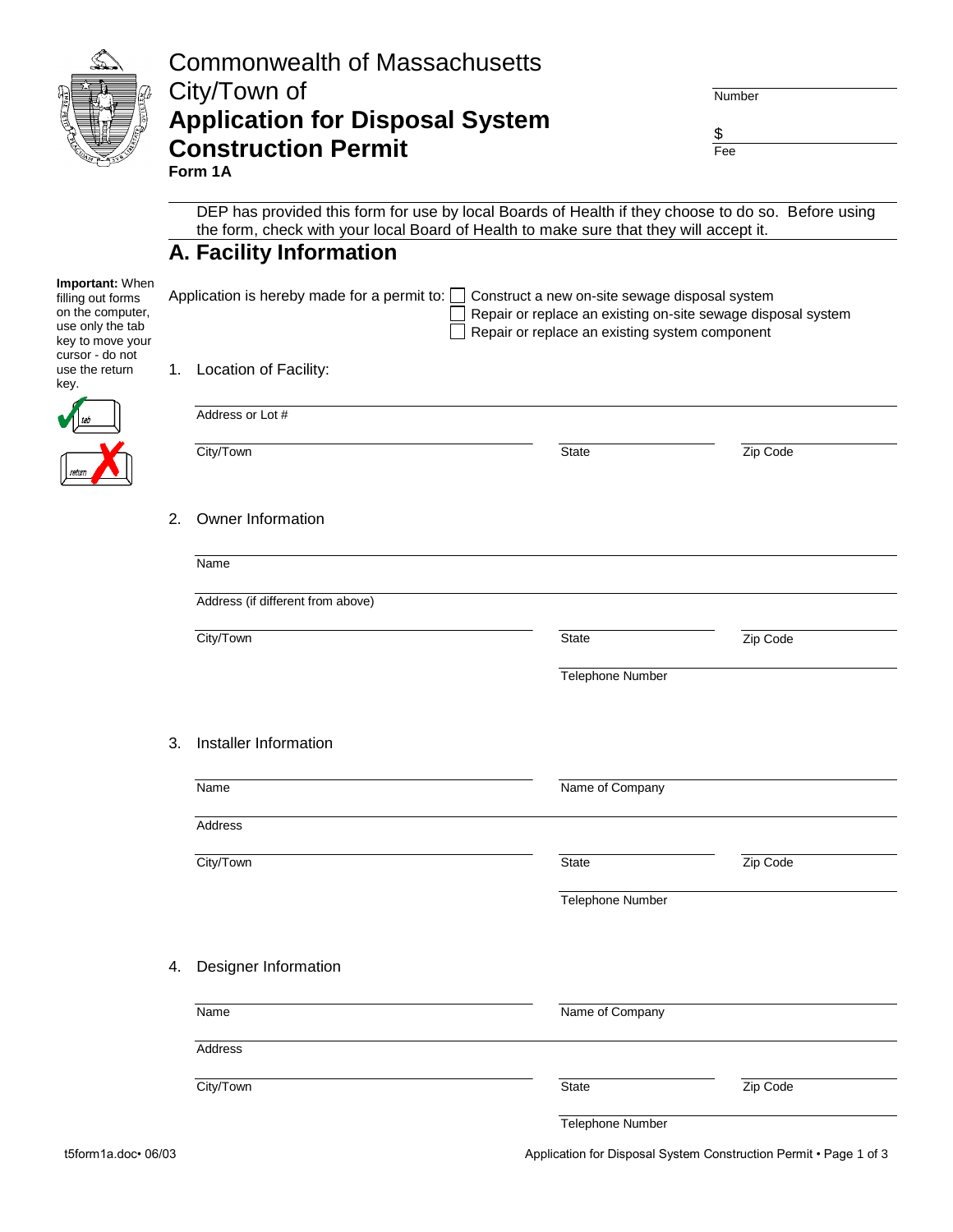|    | <b>Commonwealth of Massachusetts</b><br>City/Town of<br><b>Application for Disposal System</b><br><b>Construction Permit</b><br>Form 1A |                                    | Number<br>\$<br>Fee      |
|----|-----------------------------------------------------------------------------------------------------------------------------------------|------------------------------------|--------------------------|
|    | A. Facility Information (continued)                                                                                                     |                                    |                          |
| 5. | Type of Building:                                                                                                                       |                                    |                          |
|    | <b>Dwelling</b><br>$\blacksquare$                                                                                                       | Garbage Grinder (check if present) |                          |
|    | Other: Type of Building                                                                                                                 |                                    | Number of Persons Served |
|    | Showers<br>Number of showers                                                                                                            | Cafeteria                          | Other fixtures           |
|    | Specify other fixtures:                                                                                                                 |                                    |                          |
| 6. | Design Flow:                                                                                                                            |                                    |                          |
|    | <b>Calculated Daily Flow:</b>                                                                                                           | Gallons per Day                    |                          |
|    |                                                                                                                                         | Gallons                            |                          |
|    | 7. Plan:                                                                                                                                | Date of Original                   |                          |
|    | Number of Sheets                                                                                                                        | <b>Revision Date</b>               |                          |
|    | Title of Plan                                                                                                                           |                                    |                          |
| 8. | Description of Soil:                                                                                                                    |                                    |                          |
|    |                                                                                                                                         |                                    |                          |
|    |                                                                                                                                         |                                    |                          |
| 9. | Nature of Repairs or Alterations (if applicable):                                                                                       |                                    |                          |
|    |                                                                                                                                         |                                    |                          |
|    |                                                                                                                                         |                                    |                          |
|    |                                                                                                                                         |                                    |                          |
|    | 10. Date last inspected:                                                                                                                | Date                               |                          |

t5form1a.doc• 06/03 Application for Disposal System Construction Permit • Page 2 of 3